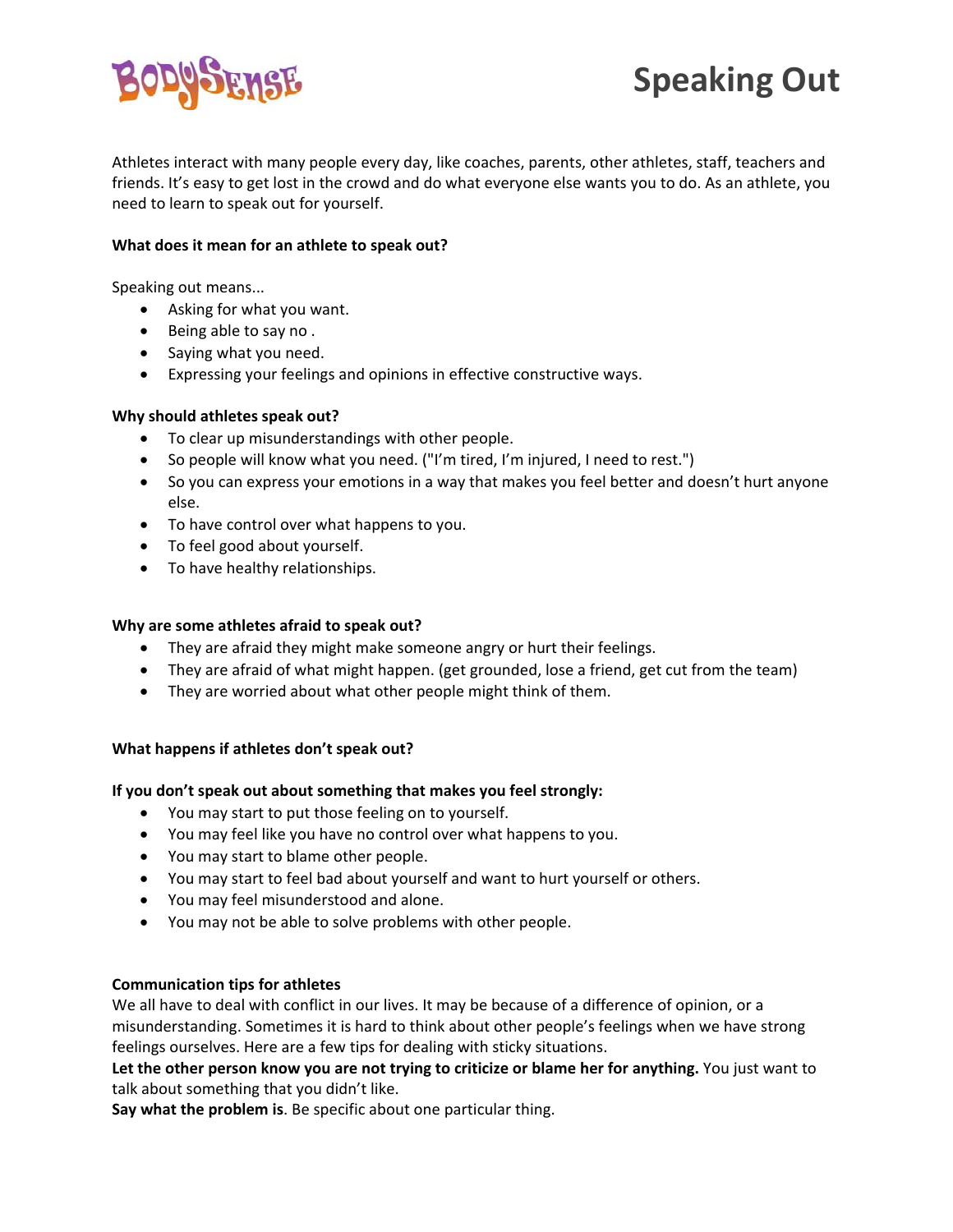



**Describe what happened** that you didn't like and how it made you feel. **Avoid saying things like 'you always...!' or 'you never...!' Avoid name‐calling, blaming, or putting the other person down. Treat the other person with respect. Let the person know what you want from them.**

A simple way to remember these tips is

**W‐I‐N. WHEN YOU\_\_\_\_. I FEEL \_\_\_\_\_. I NEED\_\_\_\_** 

Example:

"When you tell me to try harder, I feel frustrated because I don't know what I'm doing wrong. I need you to show me how to do it again."

or

"When I'm late for practice, I feel embarrassed because everyone stares at me when I walk in. I need to be on time. Can we try to leave a little earlier?"

# **ASK BodySense...**

#### **For parents**

#### **How can I encourage my child to talk about what's going on with them?**

- Ask your child open‐ended questions and listen carefully to the answers without judging or interrupting. "How did you feel today?" "What went well for you?" "What do you think you can do to improve?"
- Invite your child to share what they want to with you. Respect the child's privacy if they don't feel like talking about something.
- Try not to react immediately to what the child says.
- Repeat back to the child what you think they meant and ask if you are correct.
- Support your child's feelings so that they will be comfortable and accepting of whatever it is they feel.
- Be expressive about your own feelings, model openness and resolution.

#### **How can I approach the coach with a problem?**

- Think about your own views. What do you really think? Work toward finding solutions with coaches (rather than fault). Work toward understanding the reason behind the decision a coach has made.
- Make sure you've thought about solutions, including changes that will be good for the coach as well. For example, "If you could let me know when Jane isn't following your instructions I can talk to her about it at home."
- Remind yourself to tell the coach that you want to hear what she or he has to say.
- Remind yourself to give the coach a chance to clear up any misunderstandings.
- Have discussions that are sensitive when you are calm and level-headed. Give yourself some time to think about the situation before heading into it.